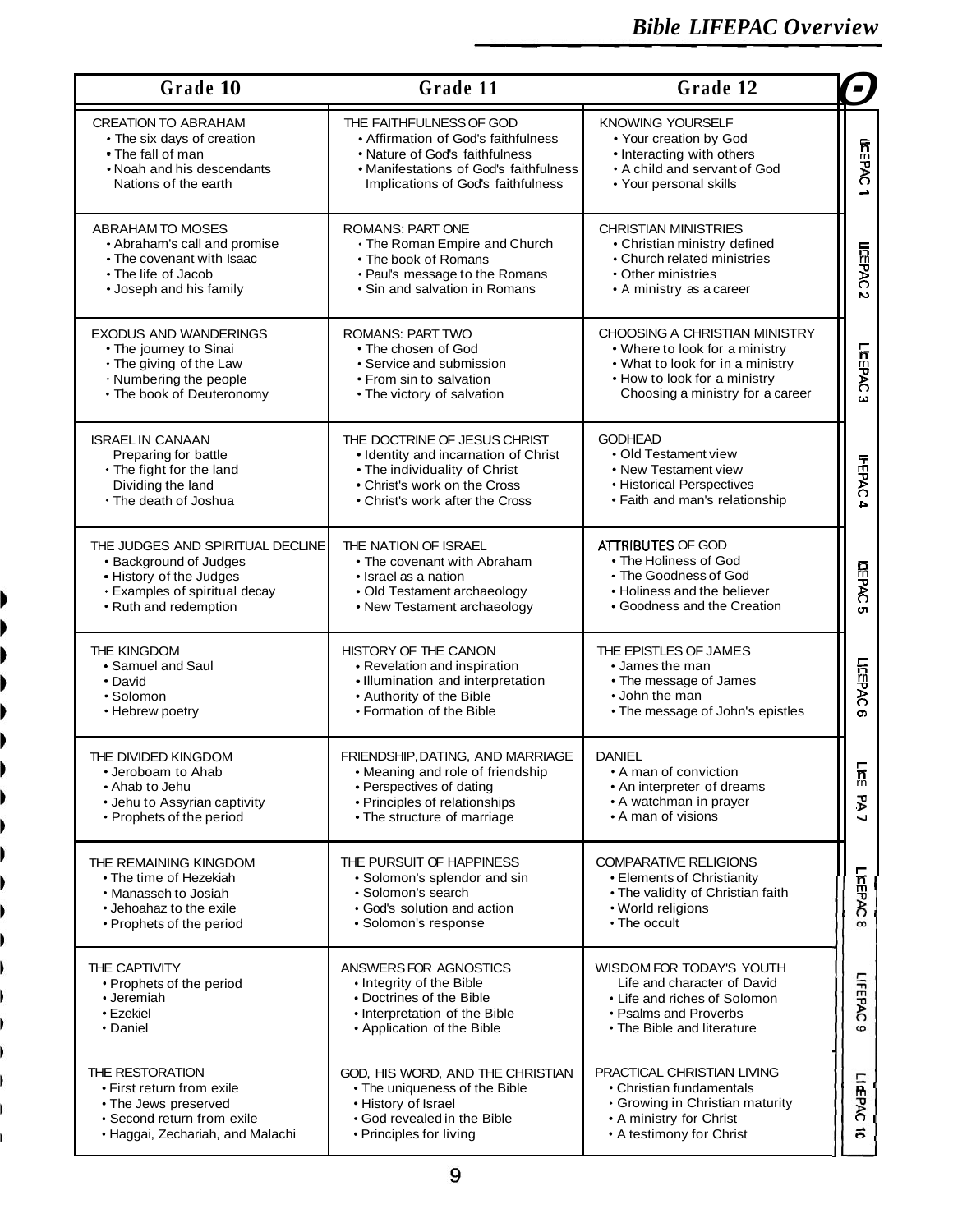ā 人名英格兰人姓氏 一直的成就的

# *Bible 1100 LIFEPAC Teacher Notes*

### **INSTRUCTIONS FOR BIBLE**

The LIFEPAC curriculum from grades two through twelve is structured so that the daily instructional material is written directly into the LIFEPACs. The student is encouraged to read and follow this instructional material in order to develop independent study habits. The teacher should introduce the LIFEPAC to the student, set a required completion schedule, complete teacher checks, be available for questions regarding both content and procedures, administer and grade tests, and develop additional learning activities as desired. Teachers working with several students may schedule their time so that students are assigned to a quiet work activity when it is necessary to spend instructional time with one particular student.

The Teacher Notes section of the handbook lists the required or suggested materials for the LIFEPACs and provides additional learning activities for the students. The materials section refers only to LIFEPAC materials and does not include materials which may be needed for the additional activities. Additional learning activities provide a change from the daily school routine, encourage the student's interest in learning and may be used as a reward for good study habits.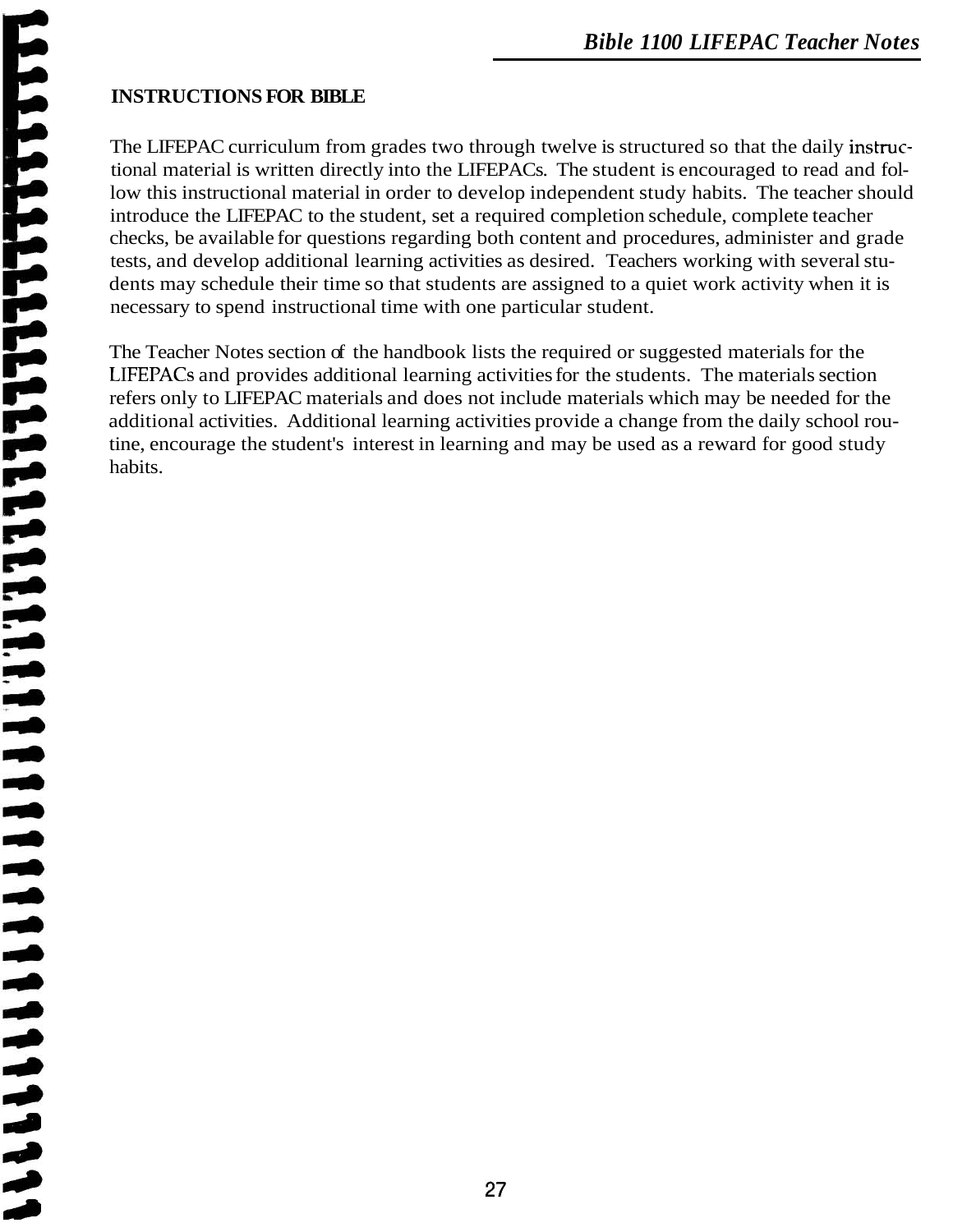## **Materials Needed for LIFEPAC**

Required: Suggested: King James Version of the Bible Other versions of the Bible if available and permitted Bible handbook Bible encyclopedia

#### **Extended Writing Assignment**

The student is to write a 500-word research paper using sources other than the LIFEPAC. The student is to select two Old Testament books and two New Testament books and prove their inspiration and authenticity. Both internal and external evidences are to be cited. A logical outline that follows a logical pattern is to be submitted for the Teacher check on page 30 of the LIFEPAC. The final draft is to be submitted for the Teacher check on page 32 of the LIFEPAC. Check for correct spelling, grammar, and paragraph and sentence structure.

#### **Additional Learning Activities**

#### **Section I The Doctrine of the Bible**

- 1. Discuss the doctrines that relate to bibliology. Emphasize that God has delivered to us His perfect Word. Relate these doctrines to the idea that if God has done so much to deliver to us His Word, should we not study and live His Word?
- 2. Assign to each student in the class at least one book of the Bible. Have the students find at least one verse in their assigned book that attests to divine communication or inspiration. Have the students share their findings with their classmates.
- 3. Allow a group of students to debate and discuss the inspiration of the Bible. Divide the group into two teams. Have each team argue one position and then switch to the other position.
- 4. Allow a group of students to debate and discuss the revelation of God's truth. Is God still revealing Himself today? Is the canon complete? Are all the books of the Bible inspired?
- 5. Using the doctrines studied in Section I, have a group of students make various wall posters that illustrate these doctrines. Have the students incorporate Scripture into their illustrations.
- 6. Using additional sources, write a paper on one of the doctrines studied in this section of the LIFEPAC.
- 7. Make a chart or poster that illustrates the various ways in which God revealed Himself to man in the Old Testament.

#### **Section I1 The Formation of the Bible**

- 1. Discuss the development of writing. Give examples of pictographs, idiographs, and phonograms. The students may even make up their own alphabets following these ancient forms.
- 2. Discuss what it would be like if we did not have written revelation from God. Explore the lack of confidence we would have without God's Word to stand upon as divine truth.
- 3. Have a group of students construct a time line that shows the formation of the Old Testament books.
- 2. Have a group of students make a chart that shows the theme of each of the New Testament books. Arrange the chart in chronological order and indicate date and author along with the recipient.